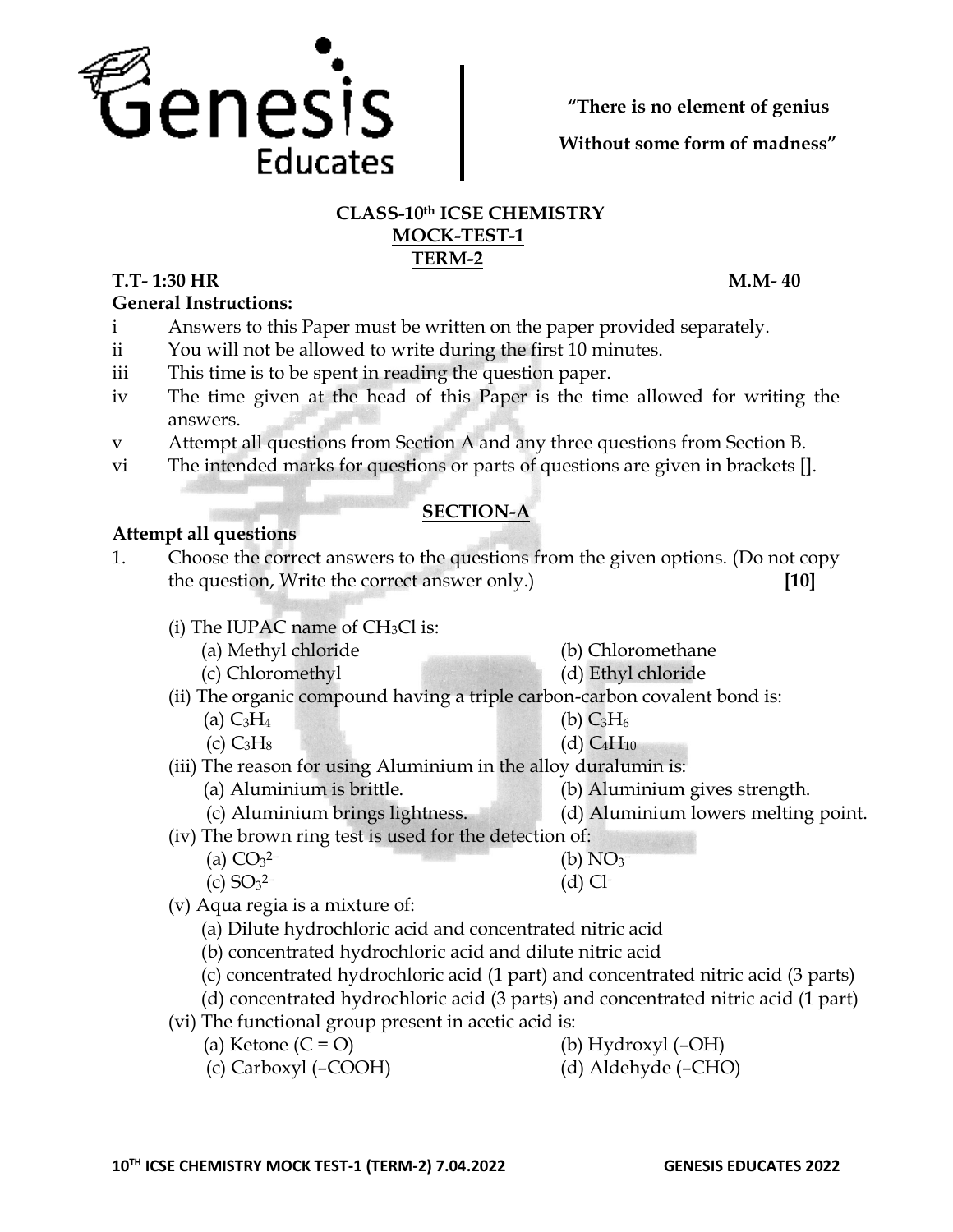| (vii) In the given equation, identify the role played by concentrated sulphuric |  |
|---------------------------------------------------------------------------------|--|
| acid:                                                                           |  |

- $S + 2H_2SO_4 + \rightarrow 3SO_2 + H_2O$
- 
- (a) Non-volatile acid (b) Oxidising agent
- (c) Dehydrating agent (d) None of the above

(viii) Hydrogen chloride can be obtained by adding concentrated sulphuric acid To:

- (a) NaCl  $(b)$  Na<sub>2</sub>SO<sub>4</sub> (c)  $Na_2CO_3$  (d)  $NaNO_3$ (ix) Duralumin is an alloy of: (a) Al and Cu (b) Cu and Sn (c) Al and Ag (d) Al and Fe (x) The property of carbon to form chains and rings is called:
	- (a) Catenation (b) Polymerization (c) Cracking (d) Hydrogenation

#### **SECTION-B**

|                                                                          | $[2]$                                                                                                                                                                                                                                                                                                                                                                                                                                                                                                                                                                                                                                                                          |
|--------------------------------------------------------------------------|--------------------------------------------------------------------------------------------------------------------------------------------------------------------------------------------------------------------------------------------------------------------------------------------------------------------------------------------------------------------------------------------------------------------------------------------------------------------------------------------------------------------------------------------------------------------------------------------------------------------------------------------------------------------------------|
| (b) Metallurgy                                                           |                                                                                                                                                                                                                                                                                                                                                                                                                                                                                                                                                                                                                                                                                |
|                                                                          | $[2]$                                                                                                                                                                                                                                                                                                                                                                                                                                                                                                                                                                                                                                                                          |
|                                                                          |                                                                                                                                                                                                                                                                                                                                                                                                                                                                                                                                                                                                                                                                                |
|                                                                          |                                                                                                                                                                                                                                                                                                                                                                                                                                                                                                                                                                                                                                                                                |
|                                                                          | [3]                                                                                                                                                                                                                                                                                                                                                                                                                                                                                                                                                                                                                                                                            |
| (b) Ethanoic acid                                                        |                                                                                                                                                                                                                                                                                                                                                                                                                                                                                                                                                                                                                                                                                |
|                                                                          |                                                                                                                                                                                                                                                                                                                                                                                                                                                                                                                                                                                                                                                                                |
|                                                                          |                                                                                                                                                                                                                                                                                                                                                                                                                                                                                                                                                                                                                                                                                |
|                                                                          | $[3]$                                                                                                                                                                                                                                                                                                                                                                                                                                                                                                                                                                                                                                                                          |
|                                                                          |                                                                                                                                                                                                                                                                                                                                                                                                                                                                                                                                                                                                                                                                                |
|                                                                          |                                                                                                                                                                                                                                                                                                                                                                                                                                                                                                                                                                                                                                                                                |
|                                                                          |                                                                                                                                                                                                                                                                                                                                                                                                                                                                                                                                                                                                                                                                                |
|                                                                          |                                                                                                                                                                                                                                                                                                                                                                                                                                                                                                                                                                                                                                                                                |
|                                                                          | $\lceil 2 \rceil$                                                                                                                                                                                                                                                                                                                                                                                                                                                                                                                                                                                                                                                              |
|                                                                          |                                                                                                                                                                                                                                                                                                                                                                                                                                                                                                                                                                                                                                                                                |
|                                                                          |                                                                                                                                                                                                                                                                                                                                                                                                                                                                                                                                                                                                                                                                                |
|                                                                          |                                                                                                                                                                                                                                                                                                                                                                                                                                                                                                                                                                                                                                                                                |
|                                                                          | $[2]$                                                                                                                                                                                                                                                                                                                                                                                                                                                                                                                                                                                                                                                                          |
| (b) Zinc                                                                 |                                                                                                                                                                                                                                                                                                                                                                                                                                                                                                                                                                                                                                                                                |
|                                                                          | [3]                                                                                                                                                                                                                                                                                                                                                                                                                                                                                                                                                                                                                                                                            |
|                                                                          |                                                                                                                                                                                                                                                                                                                                                                                                                                                                                                                                                                                                                                                                                |
| (b) The behaviour of $H_2SO_4$ as an acid when it reacts with magnesium. |                                                                                                                                                                                                                                                                                                                                                                                                                                                                                                                                                                                                                                                                                |
|                                                                          | (b) Magnesium oxide reacts with hydrochloric acid<br>(iii) Give the structural formulae of each of the following:<br>(iv) The following questions are pertaining to the laboratory preparation of<br>(a) Write the equation for its preparation mentioning the condition required.<br>(b) Name the drying agent used and justify your choice.<br>(c) State a safety precaution you would take during the preparation of<br>(a) Concentrated nitric acid appears yellow, when it is left for a while in a<br>(ii) Name one main ore of the following metals:<br>(iii) Write balanced chemical equations to show:<br>(a) The oxidising action of conc. sulphuric acid on carbon. |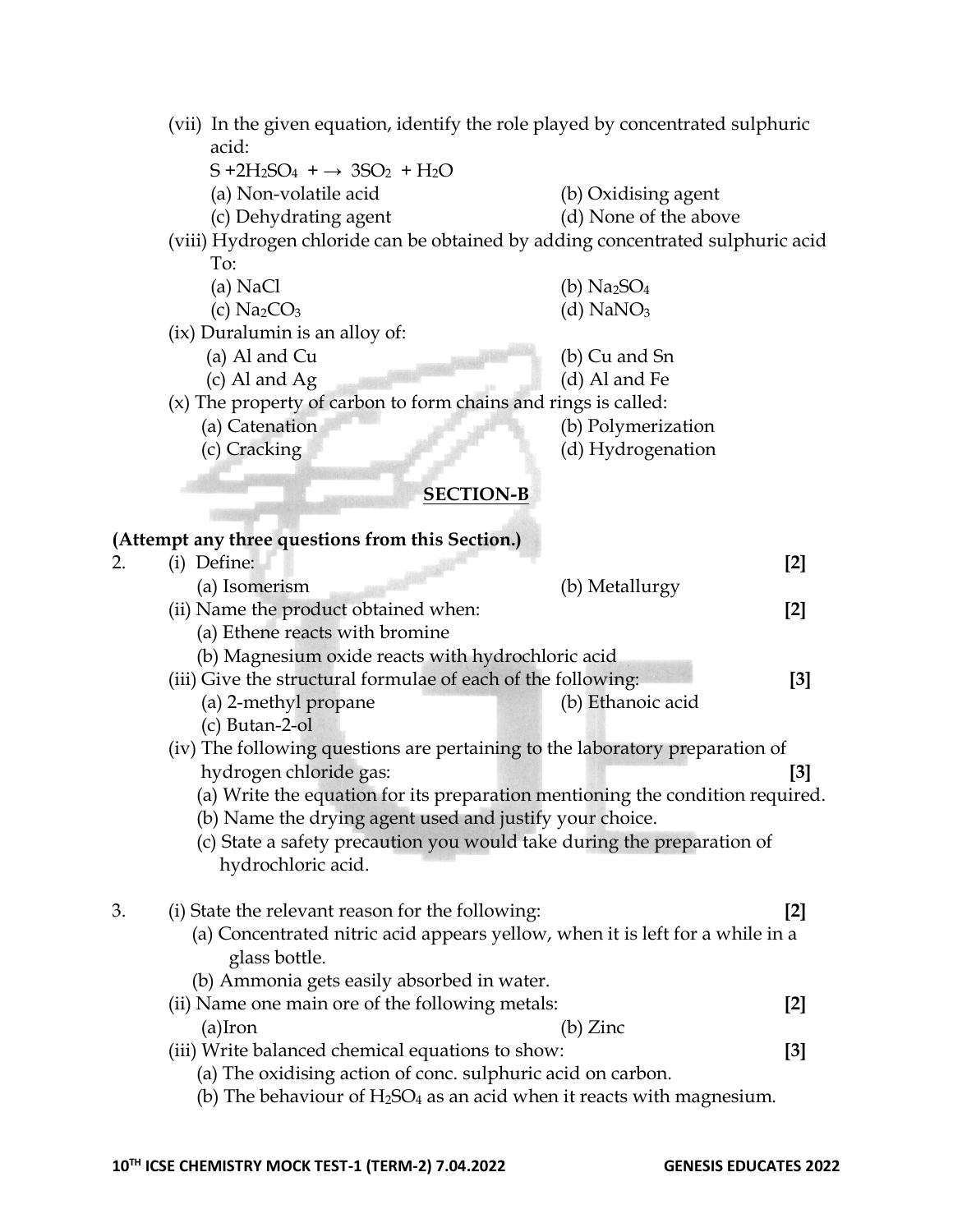- (c) The dehydrating property of conc. sulphuric acid with sugar.
- (iv) Study the figure given below and answer the questions that follow: **[3]**



- (a) Identify the gas Y.
- (b) What property of gas does this experiment demonstrate?
- (c) Name another gas which has the same property and can be demonstrated through this experiment.
- 4. (i) State the observation for the following: **[2]**
	- (a) Action of concentrated nitric acid on copper.
	- (b) Addition of excess ammonium hydroxide into copper sulphate solution.
	- (ii) Certain blank spaces are left in the following table and these are labelled as A and B. Identify each of them. **[2]**

| Lab<br>Preperation<br>Οt | Reactants<br>used                             | Products<br>formed | Drying agent                                   | Method<br>οt<br>collection |
|--------------------------|-----------------------------------------------|--------------------|------------------------------------------------|----------------------------|
| HCl gas                  | <b>NaCl</b><br>H <sub>2</sub> SO <sub>4</sub> |                    | Concentrated<br>H <sub>2</sub> SO <sub>4</sub> |                            |

- (iii) Bayer's process is used to concentrate bauxite to alumina: **[3]**
	- (a) Give balanced chemical equations for the reaction taking place for its conversion from bauxite to alumina.
- (iv) With respect to the brown ring test for nitrates explain: **[3]**
	- (a) Freshly prepared ferrous sulphate solution is used.
	- (b) The brown ring disappears if the test tube is disturbed.
	- (c) Lead nitrate does not respond well to the brown ring test.
- 5. (i) Compare between saturated and unsaturated hydrocarbons. **[2]**
	- (ii) (a) During the concentration of bauxite ore, aluminium goes in  $\overline{\phantom{a}}$  (soluble/ insoluble) part because of its \_\_\_\_\_\_\_\_\_\_\_\_\_ (acidic/ basic/ amphoteric) nature.

(b) In Hall Herolt's process, pure aluminium is collected at the (top/ bottom) of the electrolytic cell. **[2]**